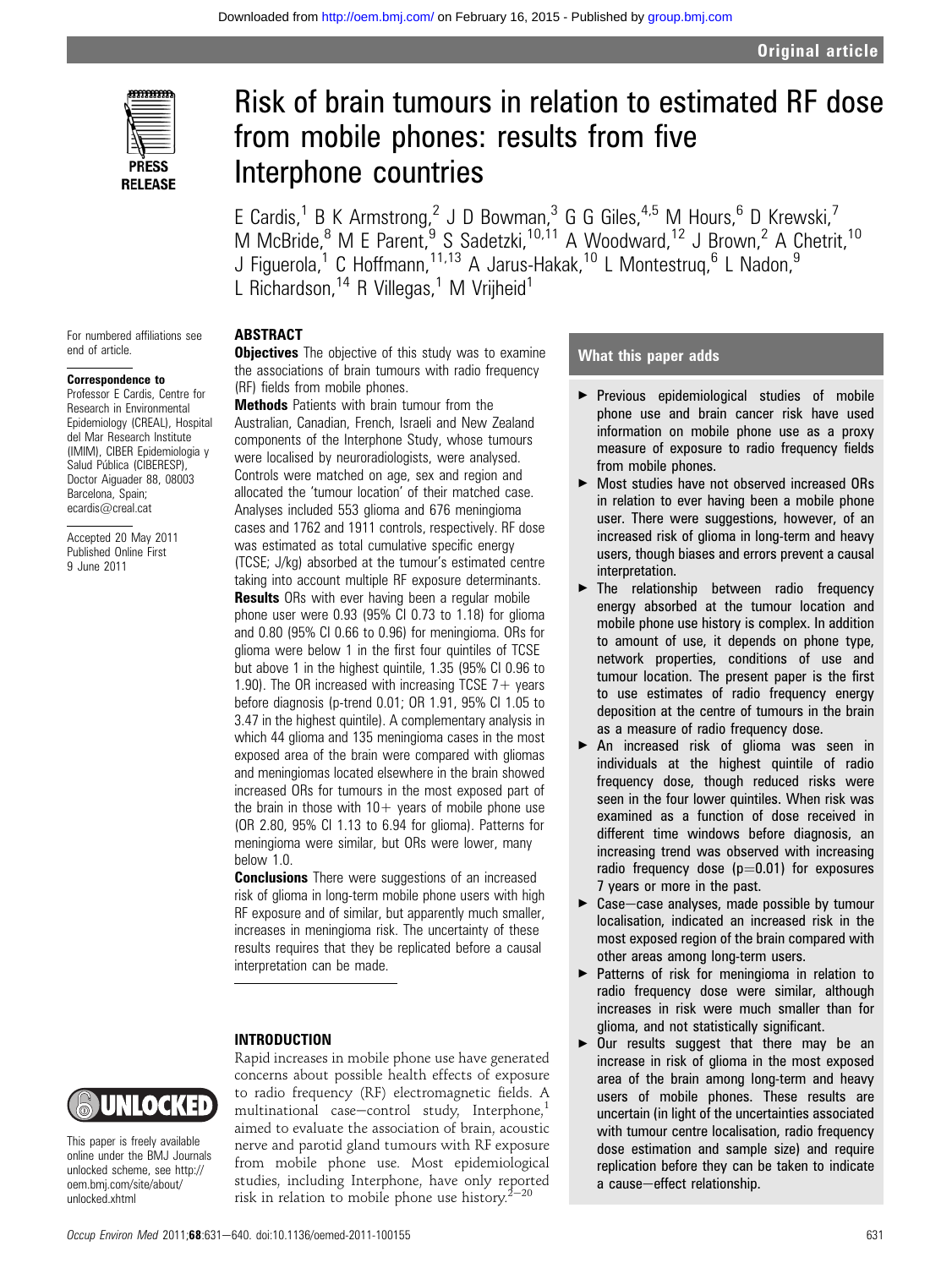The relationship between RF energy absorbed at the tumour location and mobile phone use history is complex. $21-23$  In addition to amount of use, it depends on phone type, network properties, conditions of use and tumour location.<sup>24</sup> Thus, Interphone attempted a systematic and detailed evaluation and quantification of factors thought to influence RF dose from mobile phones in different brain locations. This necessitated identification of probable determinants of RF Specific Absorption Rate (SAR) during protocol development and questionnaire design and collection and analysis of information to evaluate the importance of each factor. An algorithm was developed to evaluate total RF dose absorbed at specific locations in the  $brain<sup>24</sup>$  and applied to Interphone study subjects in five countries to estimate RF dose at the tumour location. This paper presents the results of analysis of associations of glioma and meningioma risk with these dose estimates.

# MATERIALS AND METHODS

Analyses used data from the five Interphone countries-Australia, Canada, France, Israel and New Zealand-that agreed to transfer their data to Barcelona when EC, the Interphone Principal Investigator, relocated there. Interphone is an international, population-based case-control study based on a common protocol.<sup>1</sup> <sup>25</sup>

# Definition of cases and controls

Cases were patients aged  $30-59$  years with brain glioma or meningioma diagnosed between 2000 and 2004. Cases were ascertained actively from neurosurgical and oncological facilities, and completeness of ascertainment checked through secondary sources.<sup>1</sup> All diagnoses were histologically confirmed or based on unequivocal diagnostic imaging.

The original Interphone protocol called for selection of one control per case from a locally appropriate population-based sampling frame. Matching variables were age (within 5 years), sex, region of residence and, in Israel, country of birth. Controls tended to be interviewed later than cases.<sup>1</sup> As mobile phone use increased during the study period, later interviews could have spuriously increased exposure prevalence among controls. To minimise resulting bias, controls in all countries were post-hoc matched to cases with tumour localisation using an algorithm that optimised matching on interview time and age within strata defined by sex, region and, in Israel, country of birth. Date of case diagnosis was used as the reference date for cases and controls in each matched set. Each control was assigned the tumour location of his or her matched case as a reference location. To maximise statistical power, all interviewed and eligible controls were matched to glioma and meningioma cases separately, provided they had been interviewed within 1 year of the of the cases' interview; 1439 controls are thus included in both glioma and meningioma analyses. Number of controls per case varied from 1 to 19 (median 3) for glioma and 1 to 23 (median 2) for meningioma.

#### Collection of information

Detailed information on past mobile phone use was collected by interview with study subjects or proxies.<sup>1</sup> This included amount, timing and conditions of mobile phone use, phone models and operators. A catalogue of phones was used to assist subjects in identifying phones they had used. In each country, historical information was obtained from mobile phone operators on communication systems and frequencies used, introduction of adaptive power control and use of discontinuous transmission.

#### Tumour localisation

Since intracranial RF energy deposition from mobile phones is non-uniform, with most of the energy absorbed near the phone,<sup>23</sup> each tumour's centre was estimated so that RF dose at that location could be estimated. Neuroradiologists in each centre reviewed radiological images (MRI and CT scans) when possible and recorded tumour location and their best guess at the tumour centre (referred to as 'centre estimated by neuroradiologist') on a generic three-dimensional (3-D) grid map of the human brain, the Gridmaster, made up of 1 cm cubes.26 A detailed methodological description will be published separately.<sup>27</sup>

When images were not available, neuroradiologists used radiology reports to prepare a 3-D representation of the tumour volume in the Gridmaster (all cases in Israel and 12% of cases elsewhere) (table AI). We then developed a computer algorithm to estimate tumour centre (referred to as 'centre estimated by computer algorithm'). For glioma cases, the Euclidean distances from each Gridmaster cube of the tumour's 3-D representation to the others were calculated and the cube(s) at the shortest distance(s) from others (the 'centre of gravity') chosen as the centre. For meningioma, tumours were separated into those on the surface of the meninges close to the skull and others. For the second, the process was as described for glioma; for the first, it included only cubes in the outermost Gridmaster layer. The program was validated on subjects for whom a neuroradiologist estimated the centre, with good agreement, particularly for glioma.<sup>27</sup>

# RF dose algorithm

An algorithm was developed to estimate dose as cumulative specific energy  $(CSE_{l,fs})$ , in joules per kilogram, absorbed at a given location in the brain  $(l)$  for a given frequency band  $(f)$ and communication system (s) (eg, AMPS, Advanced Mobile Phone System; GSM, Global System for Mobile).<sup>24</sup> CSE<sub>l,fs</sub> was calculated as the sum, over all phones the subject used, of the product of estimated average SAR received at the tumour's location and total call duration in this frequency band and communication system. Modifying factors were taken into account: laterality of use, hands-free devices, network characteristics and, where appropriate, frequency of use in urban and rural settings. Total cumulative specific energy (TCSE) at the location was then calculated as the sum, over all frequency bands and communication systems, of the frequency- and communication-system-specific CSEs.

If the subject reported a preferred side of use, 90% of phone use was assigned to that side of the head and 10% to the other. If the subject could not answer, or said he or she used it on both sides, 50% of use was assigned to each side.

# Statistical analyses

Analyses were limited to cases with tumour localisation data. The main analyses used unconditional logistic regression, stratified on the matching variables (age, sex and region) and adjusted for education level and the interaction between study region and time period of interview (6-month intervals). As the matching was on variables that were explicitly measured (and therefore could be controlled in an unconditional analysis), stratified unconditional logistic regression was conducted, rather than conditional logistic regression based on matched sets, to maximise the number of informative strata in the analyses. This was important for analyses by time windows as many matched sets would have been dropped out of these analyses if conditional logistic regression had been used.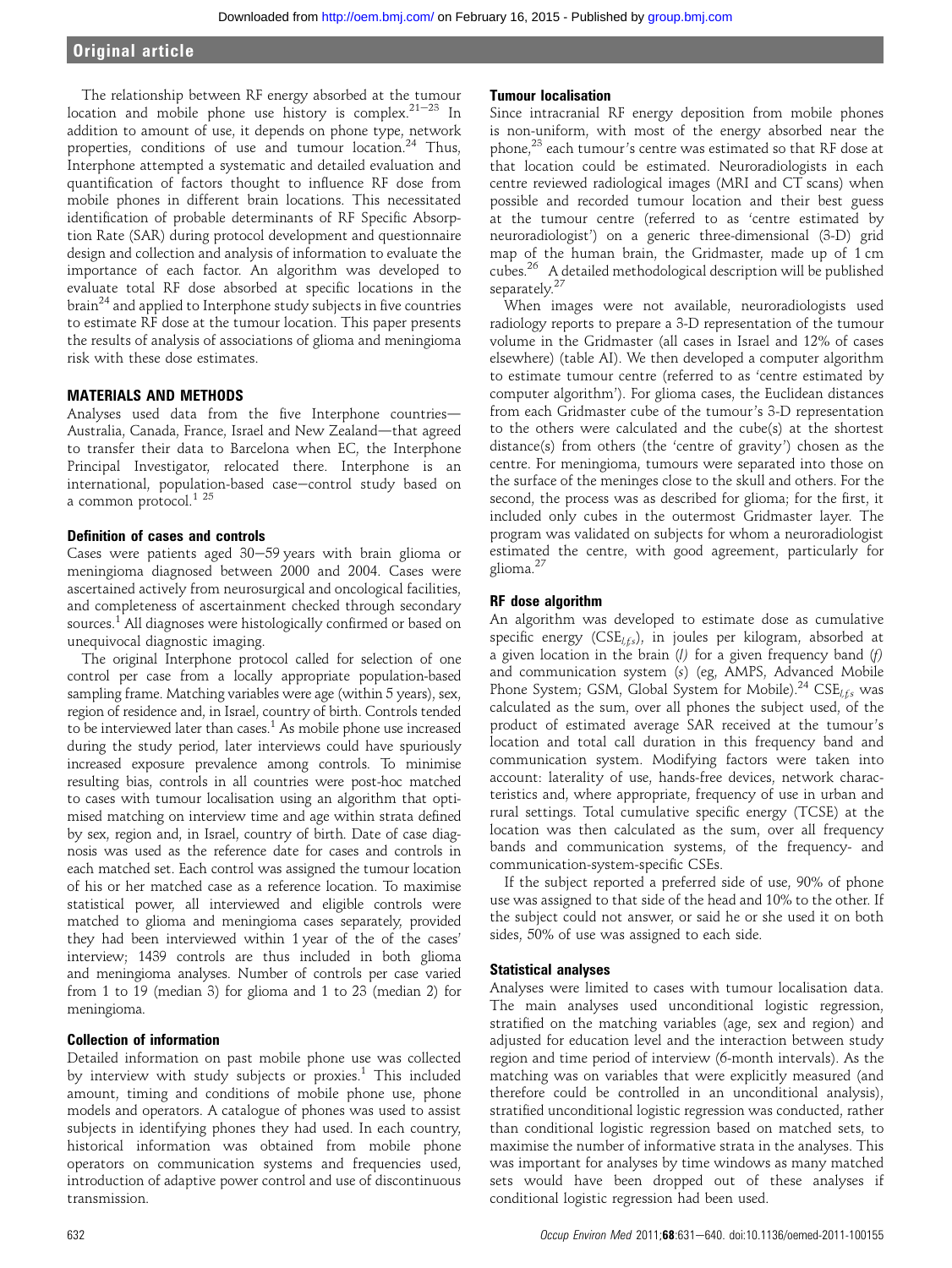For the main analyses, the reference category for ORs was subjects who reported that they had never used mobile phones regularly. Sensitivity analyses restricted to regular users, with the lowest users as the reference category, were also conducted.

Dose variables included TCSE averaged over the estimated tumour centre (generally one to two cubes of the Gridmaster), TCSE averaged over the entire tumour volume and CSE for individual systems defined by frequency band (800-900 and  $1800-1900$  MHz) and technology type (analogue and digital). In each analysis, TCSE or CSE was censored 1 year before the reference date to allow a minimum latent period between first exposure and tumour diagnosis.

Categorical analyses were conducted in quintiles of TCSE or CSE among regular user controls. In analyses of specific systems, mobile phone users who had not used that system were assigned a CSE of 0 and included in a separate category (eg, 'non  $800-900$  MHz' for analyses of  $800-900$  MHz). To allow comparisons with the 13-country Interphone analyses of mobile phone use, $28$  we also analysed quintiles of cumulative call time (data were too sparse for analyses by deciles).

The main analyses were based on TCSE at the tumour centre estimated by neuroradiologists when available or by computer algorithm and took into account laterality of use. We also assessed the possible effect of RF exposure in different time periods, by fitting a model in which we considered TCSE  $<3$  years before the reference date,  $3-6$  years before and  $7+$ years before, based on reported mobile phone use in these periods. As previous studies have raised the issue of risk 10 years or more after exposure, we originally intended to analyse TCSE in periods  $0-4$ ,  $5-9$  and  $10+$  years before the reference date but could not because of small numbers of subjects in different TCSE categories in the 10+ years period.

Sensitivity analyses were conducted restricting analyses to subjects with probable centre estimated by a neuroradiologist; not taking into account laterality of phone use (50% of CSE was assigned to each side for all subjects); averaging CSE over the entire tumour volume; and excluding proxy interviews, subjects with very high levels of reported phone use (5 h or more per day in any period) or subjects who reported use of 450 MHz telephones (with little information on spatial SAR distribution, see Cardis et  $al^{24}$ ).

Finally, case-case analyses were conducted in which mobile phone use was compared between cases whose probable tumour centre was in the most exposed brain region and cases whose tumour centre was elsewhere, using unconditional logistic regression adjusted for age, sex and region. The most exposed area was defined as the area with the highest RF SAR from mobile phones,<sup>23</sup> falling within the 3 dB exposure volume (figure AI), without taking into account reported laterality of use or self-reported amount of mobile phone use. It comprised 230 of the 1431 Gridmaster cubes, a region comprising about 16% of the brain volume and absorbing over 50% of the SAR from mobile phones.

# RESULTS

The five Interphone countries contributing to this analysis ascertained 1302 cases of glioma, 1199 cases of meningioma and 4838 controls eligible for the study (table AI).<sup>1</sup> Of these, 809 glioma cases and 842 meningioma cases were interviewed and could be matched to at least one control (table AI). Information on tumour localisation, communication systems and frequency bands used was available for 553 glioma cases (42.4% of glioma cases) and 1762 matched controls (36% of controls), and 676 meningioma cases (56.4% of meningioma cases) and 1911

matched controls (39.5% of controls); these were the subjects of the primary analyses of RF exposure. The mean age of glioma cases was 47.2 years and 62% were men; the mean age of meningioma cases was 49.7 years and 26% were men. The respective matched controls had similar age and sex distributions.

We calculated ORs for regular phone use and cumulative call time without use of hands-free devices in all interviewed subjects who could be matched to relate results of this fivecountry analysis to those of Interphone as a whole.<sup>28</sup> For glioma, the OR for regular phone use was 0.92 (95% CI 0.75 to 1.13) and that for the top category of cumulative call time  $(735 + h)$  of use) was 1.17 (95% CI 0.88 to 1.56) (table 1). The most closely corresponding Interphone results were, respectively, 0.81 (95% CI 0.70 to 0.94) and, for  $735-1639.9$  and  $1640+$  h of use together, 1.00 (95% CI 0.80 to 1.22). For meningioma, the OR for regular phone use was 0.80 (95% CI 0.66 to 0.96) and that for 735+ h of use was 1.01 (95% CI 0.75 to 1.36) (table 1) compared with Interphone results of, respectively, 0.79 (95% CI 0.68 to 0.91) and, for  $735-1639.9$  and  $1640+$  h of use together, 0.93 (95% CI 0.73 to 1.19). Results of similar analyses in subjects with localisation data were not greatly different from those in all interviewed subjects (table 1). ORs for glioma in subjects whose tumour centre was also estimated by a neuroradiologist were higher $-1.06$  (95% CI 0.77 to 1.47) in regular users and 1.72 (95% CI 1.07 to 2.77) in 735+ h of call time, mainly due to exclusion of subjects from Israel. Israel contributed 73% of excluded glioma cases and its ORs for glioma were 0.67 (95% CI 0.43 to 1.05) in regular users and 0.57 (95% CI 0.30 to 1.74) in 735+ h of call time.

TCSE was highly skewed in cases and controls (figure AII). Higher proportions of glioma cases than controls had TCSE above 3500 J/kg. Though there was moderate agreement between categorisation of subjects by TCSE and cumulative call time (weighted k 0.68), misclassification was non-negligible, particularly at higher frequency bands.<sup>24</sup> ORs for glioma and meningioma were below 1 in the first four quintiles of TCSE. In the highest quintile, the OR for glioma was 1.35 (95% CI 0.96 to 1.90) in subjects with tumour localisation and 1.66 (95% CI 1.03 to 2.67) in subjects with centre estimated by a neuroradiologist (table 2). Corresponding ORs for meningioma were 0.90 (95% CI 0.66 to 1.24) and 1.01 (95% CI 0.63 to 1.62).

In analyses of TCSE in different time intervals before the reference date, an increased OR was seen for glioma in the highest category of TCSE 7+ years before diagnosis (OR 1.91, 95% CI 1.05 to 3.47), with an irregular but reasonably consistent trend across TCSE categories ( $p=0.01$ ). There was no evidence of increased risk for more recent exposures. Results for meningioma were similar, but without evidence of a trend with TCSE for exposure 7+ years before diagnosis ( $p=0.24$ ) (table 3).

Table 4 shows the results of sensitivity analyses for associations of brain tumours with the highest quintile of TCSE. Using tumour centre estimated by computer algorithm for all subjects had little impact on the results. The ORs for glioma and meningioma fell slightly when reported laterality was not taken into account. Excluding subjects with improbable reported use (>5 h/day) or with reported use of 450 MHz phones had no effect on ORs in the highest quintile, while excluding subjects with proxy interviews increased them slightly, particularly for glioma. The OR in the highest quintile was greatest in analyses excluding non-regular users (using the lowest quintile of TCSE as the reference category-see also table AII) and analyses restricted to subjects for whom images were available for tumour localisation.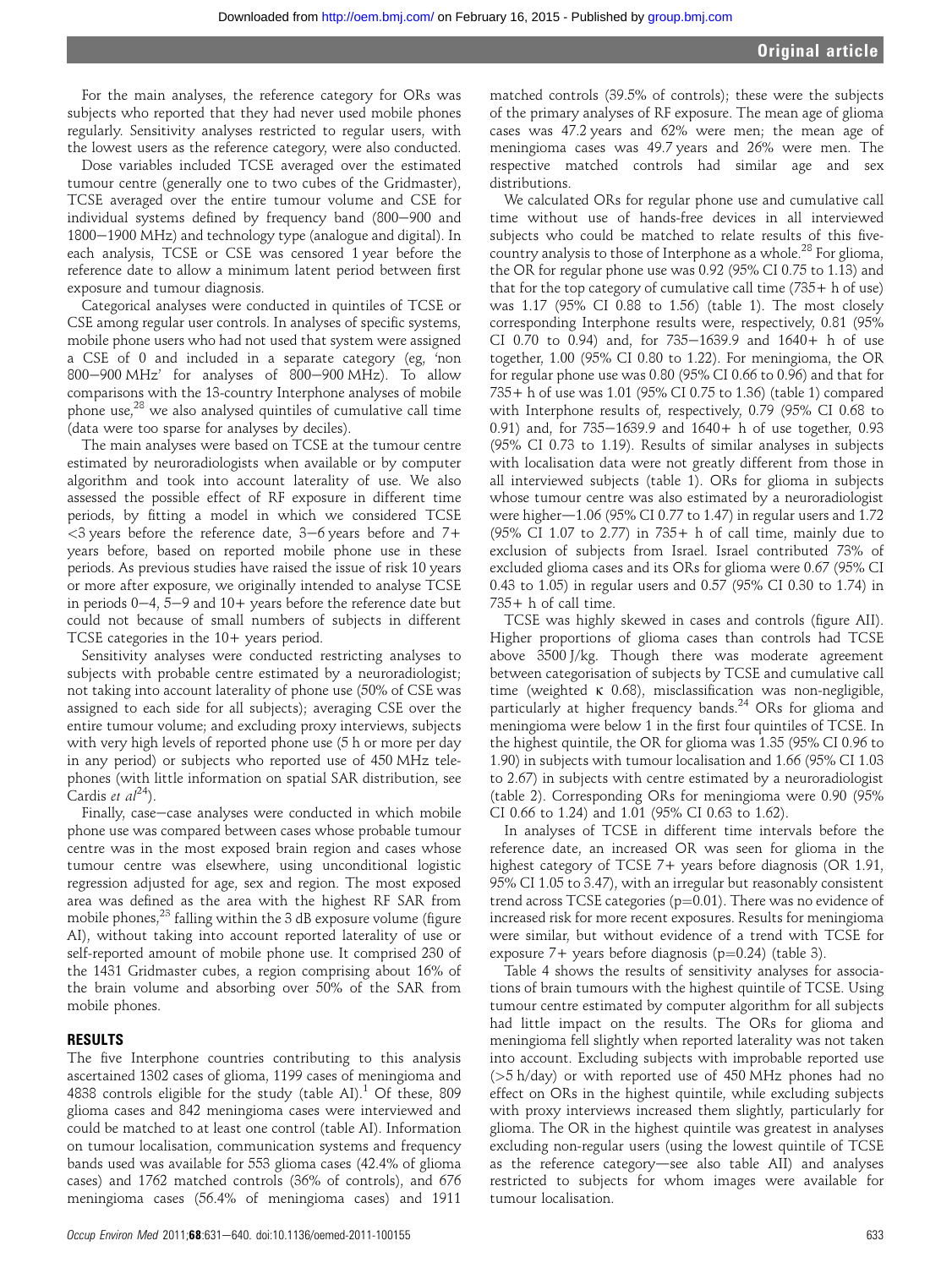|                                                     | All subjects matched to controls or case<br>interviewed within 1 year |                 |                       |       | Subjects with tumour centre estimated by<br>a neuroradiologist or computer algorithm $\dagger$ |                       |       | Only subjects with tumour centre estimated<br>by a neuroradiologist |                       |  |
|-----------------------------------------------------|-----------------------------------------------------------------------|-----------------|-----------------------|-------|------------------------------------------------------------------------------------------------|-----------------------|-------|---------------------------------------------------------------------|-----------------------|--|
|                                                     | Cases                                                                 | <b>Controls</b> | OR (95% CI)           | Cases | <b>Controls</b>                                                                                | OR (95% CI)           | Cases | <b>Controls</b>                                                     | OR (95% CI)           |  |
| Glioma                                              |                                                                       |                 |                       |       |                                                                                                |                       |       |                                                                     |                       |  |
| Regular use                                         |                                                                       |                 |                       |       |                                                                                                |                       |       |                                                                     |                       |  |
| Never regular user                                  | 266                                                                   | 834             | 1.00                  | 196   | 617                                                                                            | 1.00                  | 117   | 361                                                                 | 1.00                  |  |
| Regular user                                        | 542                                                                   | 1629            | 0.92 (0.75 to 1.13)   | 355   | 1103                                                                                           | 0.93 (0.73 to 1.18)   | 209   | 565                                                                 | 1.06 (0.77 to 1.47)   |  |
| Cumulative call time without hands-free devices (h) |                                                                       |                 |                       |       |                                                                                                |                       |       |                                                                     |                       |  |
| Never regular user                                  | 266                                                                   | 834             | 1.00                  | 196   | 617                                                                                            | 1.00                  | 117   | 361                                                                 | 1.00                  |  |
| < 13.0                                              | 69                                                                    | 234             | $0.88$ (0.63 to 1.24) | 44    | 174                                                                                            | $0.83$ (0.55 to 1.26) | 25    | 102                                                                 | 0.81 (0.46 to 1.42)   |  |
| $13.0 - 60.9$                                       | 103                                                                   | 327             | $0.93$ (0.69 to 1.25) | 68    | 223                                                                                            | 0.93 (0.65 to 1.32)   | 46    | 134                                                                 | 1.11 (0.71 to 1.75)   |  |
| $61.0 - 199.9$                                      | 110                                                                   | 383             | $0.74$ (0.55 to 0.99) | 63    | 264                                                                                            | $0.66$ (0.46 to 0.96) | 39    | 136                                                                 | 0.81 (0.5 to 01.33)   |  |
| $200 - 734.9$                                       | 123                                                                   | 367             | 0.94 (0.71 to 1.26)   | 90    | 237                                                                                            | 1.07 (0.76 to 1.50)   | 46    | 110                                                                 | 1.03 (0.64 to 1.67)   |  |
| $735+$                                              | 137                                                                   | 318             | 1.17 (0.88 to 1.56)   | 90    | 205                                                                                            | 1.25 (0.88 to 1.77)   | 53    | 83                                                                  | 1.72 (1.07 to 2.77)   |  |
| Meningioma                                          |                                                                       |                 |                       |       |                                                                                                |                       |       |                                                                     |                       |  |
| Regular use                                         |                                                                       |                 |                       |       |                                                                                                |                       |       |                                                                     |                       |  |
| Never regular user                                  | 356                                                                   | 807             | 1.00                  | 294   | 643                                                                                            | 1.00                  | 157   | 398                                                                 | 1.00                  |  |
| Regular user                                        | 486                                                                   | 1 541           | $0.80$ (0.66 to 0.96) | 381   | 1153                                                                                           | $0.77$ (0.63 to 0.95) | 186   | 648                                                                 | 0.77 (0.58 to 1.03)   |  |
| Cumulative call time without hands-free devices (h) |                                                                       |                 |                       |       |                                                                                                |                       |       |                                                                     |                       |  |
| Never regular user                                  | 356                                                                   | 807             | 1.00                  | 294   | 643                                                                                            | 1.00                  | 157   | 398                                                                 | 1.00                  |  |
| < 13.0                                              | 102                                                                   | 247             | $0.86$ (0.64 to 1.15) | 80    | 198                                                                                            | $0.84$ (0.60 to 1.16) | 43    | 117                                                                 | 0.87 (0.56 to 1.34)   |  |
| $13.0 - 60.9$                                       | 101                                                                   | 301             | $0.79$ (0.60 to 1.04) | 82    | 225                                                                                            | $0.80$ (0.59 to 1.10) | 46    | 137                                                                 | 0.80 (0.53 to 1.22)   |  |
| $61.0 - 199.9$                                      | 97                                                                    | 347             | $0.71$ (0.53 to 0.94) | 73    | 257                                                                                            | $0.64$ (0.46 to 0.89) | 35    | 156                                                                 | $0.61$ (0.39 to 0.96) |  |
| $200 - 734.9$                                       | 89                                                                    | 349             | $0.69$ (0.51 to 0.93) | 67    | 265                                                                                            | $0.63$ (0.45 to 0.88) | 29    | 141                                                                 | 0.57 (0.35 to 0.94)   |  |
| $735+$                                              | 97                                                                    | 297             | 1.01 (0.75 to 1.36)   | 79    | 208                                                                                            | 1.06 (0.75 to 1.48)   | 33    | 97                                                                  | 1.30 (0.79 to 2.15)   |  |

| Table 1 ORs for brain tumours with regular use of a mobile phone and cumulative mobile phone call time in all eligible subjects, subjects with tumour |  |  |  |  |
|-------------------------------------------------------------------------------------------------------------------------------------------------------|--|--|--|--|
| localisation data and subjects with tumour centre estimated by a neuroradiologist*                                                                    |  |  |  |  |

\*Analyses based on unconditional logistic regression stratified on age, sex and region and adjusted for education and timing of interview.

yOrigin is as estimated by a neuroradiologist when available or as estimated by computer algorithm otherwise.

Considering frequency band and technology type (analogue or digital) (table 4), ORs were increased somewhat for glioma in the highest quintile of CSE in the  $800-900$  MHz frequency range and the highest two quintiles in the 1800-1900 MHz range. The OR for meningioma was also elevated in the highest quintile in the 800-900 MHz range, but much reduced in the highest quintile in the 1800-1900 MHz range. There was little evidence of increased risk when considering analogue and digital technologies separately, except possibly for analogue signals with meningioma. These analyses are not independent, however, as many subjects had used several different frequency

bands or technologies. Data were too sparse for meaningful analyses of subjects who only used one frequency band or system. ORs for glioma were above 1 in all countries except Israel; CIs were wide; however, the p value for heterogeneity across countries was 0.37. Country-specific ORs for meningioma were more variable. There was little evidence of differences in ORs between men and women.

For the case-case analyses, there were 44 glioma cases and 135 meningioma cases located in the most exposed area of the brain and 512 and 537 cases, respectively, located elsewhere. Knowledge of SAR was used to define the two case groups, thus

|                                                       |  |  |  | Table 2 ORs for brain tumours with level of total cumulative specific radio frequency energy (total |  |  |  |
|-------------------------------------------------------|--|--|--|-----------------------------------------------------------------------------------------------------|--|--|--|
| cumulative specific energy) (in joules per kilogram)* |  |  |  |                                                                                                     |  |  |  |

|                    |       |                 | Subjects with tumour centre estimated by<br>a neuroradiologist or computer algorithm+ | Only subjects with tumour centre estimated<br>by a neuroradiologist |                 |                       |  |
|--------------------|-------|-----------------|---------------------------------------------------------------------------------------|---------------------------------------------------------------------|-----------------|-----------------------|--|
|                    | Cases | <b>Controls</b> | OR (95% CI)                                                                           | Cases                                                               | <b>Controls</b> | OR (95% CI)           |  |
| Glioma             |       |                 |                                                                                       |                                                                     |                 |                       |  |
| Never regular user | 196   | 617             | 1.00                                                                                  | 117                                                                 | 361             | 1.00                  |  |
| ${<}76.7$          | 67    | 265             | $0.76$ (0.53 to 1.09)                                                                 | 36                                                                  | 150             | $0.84$ (0.51 to 1.36) |  |
| $76.7 -$           | 68    | 227             | $0.94$ (0.66 to 1.35)                                                                 | 43                                                                  | 128             | 1.00 (0.62 to 1.60)   |  |
| $284.1 -$          | 60    | 207             | $0.80$ (0.54 to 1.18)                                                                 | 39                                                                  | 102             | 1.15 (0.69 to 1.90)   |  |
| $978.9 -$          | 57    | 197             | $0.89$ (0.61 to 1.30)                                                                 | 34                                                                  | 99              | $0.92$ (0.55 to 1.53) |  |
| $3123.9+$          | 103   | 207             | 1.35 (0.96 to 1.90)                                                                   | 57                                                                  | 86              | 1.66 (1.03 to 2.67)   |  |
| Meningioma         |       |                 |                                                                                       |                                                                     |                 |                       |  |
| Never regular user | 294   | 643             | 1.00                                                                                  | 156                                                                 | 396             | 1.00                  |  |
| $<$ 76.7           | 103   | 261             | 0.90 (0.67 to 1.21)                                                                   | 51                                                                  | 150             | 0.86 (0.57 to 1.29)   |  |
| $76.7 -$           | 71    | 199             | 0.74 (0.53 to 1.04)                                                                   | 47                                                                  | 127             | $0.95$ (0.62 to 1.44) |  |
| $284.1 -$          | 56    | 233             | $0.56$ (0.39 to 0.80)                                                                 | 29                                                                  | 136             | $0.53$ (0.32 to 0.87) |  |
| $978.9 -$          | 62    | 209             | 0.72 (0.51 to 1.02)                                                                   | 23                                                                  | 117             | $0.55$ (0.32 to 0.93) |  |
| $3123.9+$          | 88    | 251             | 0.90 (0.66 to 1.24)                                                                   | 35                                                                  | 114             | 1.01 (0.63 to 1.62)   |  |

\*Analyses based on unconditional logistic regression stratified on age, sex and region and adjusted for education and timing of interview.

yCentre is as estimated by a neuroradiologist when available or as estimated by computer algorithm otherwise.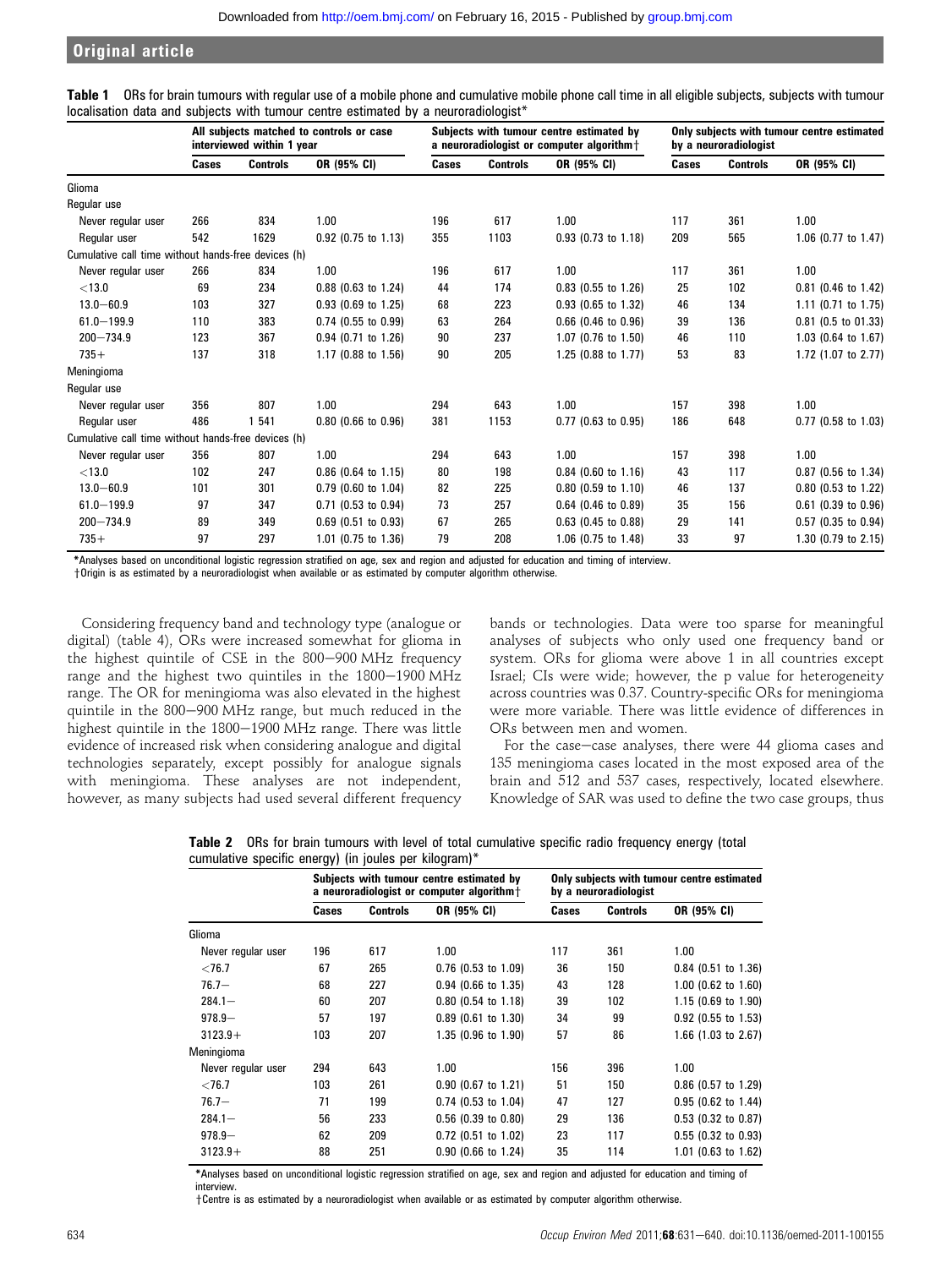|                                                                                                                                                     | Cliense. |  | <b>Moningiamo</b> |  |  |
|-----------------------------------------------------------------------------------------------------------------------------------------------------|----------|--|-------------------|--|--|
| before diagnosis of the case in subjects with probable tumour centre estimated by a neuroradiologist or computer algorithm*                         |          |  |                   |  |  |
| Table 3 ORs for glioma and meningioma with level of total cumulative specific energy exposure (in joules per kilogram) in different windows of time |          |  |                   |  |  |

|                                        | Glioma |                 |                       | <b>Meningioma</b> |                 |                       |  |
|----------------------------------------|--------|-----------------|-----------------------|-------------------|-----------------|-----------------------|--|
|                                        | Cases  | <b>Controls</b> | OR (95% CI)           | Cases             | <b>Controls</b> | OR (95% CI)           |  |
| $<$ 3 years in the past                |        |                 |                       |                   |                 |                       |  |
| Never regular user in this time period | 206    | 647             | 1.00                  | 300               | 667             | 1.00                  |  |
| ${<}76.7$                              | 111    | 350             | $0.88$ (0.61 to 1.26) | 128               | 353             | $0.81$ (0.59 to 1.11) |  |
| $76.7 -$                               | 72     | 271             | $0.63$ (0.41 to 0.96) | 84                | 252             | $0.79$ (0.54 to 1.14) |  |
| $284.1 -$                              | 75     | 224             | $0.73$ (0.46 to 1.16) | 67                | 259             | $0.69$ (0.46 to 1.04) |  |
| $978.9 -$                              | 40     | 141             | $0.56$ (0.32 to 0.99) | 51                | 144             | $0.92$ (0.57 to 1.47) |  |
| $3123.9+$                              | 47     | 87              | 1.29 (0.68 to 2.47)   | 46                | 126             | $0.86$ (0.49 to 1.53) |  |
| $3-6$ years in the past                |        |                 |                       |                   |                 |                       |  |
| Never regular user in this time period | 270    | 917             | 1.00                  | 417               | 962             | 1.00                  |  |
| ${<}76.7$                              | 60     | 218             | $1.05$ (0.69 to 1.61) | 79                | 211             | 1.09 (0.75 to 1.56)   |  |
| $76.7 -$                               | 64     | 170             | 1.36 (0.88 to 2.11)   | 41                | 168             | $0.73$ (0.46 to 1.15) |  |
| $284.1 -$                              | 51     | 167             | 1.04 (0.62 to 1.75)   | 45                | 180             | $0.93$ (0.58 to 1.50) |  |
| $978.9 -$                              | 49     | 132             | 1.14 (0.65 to 2.01)   | 48                | 132             | 1.08 (0.65 to 1.78)   |  |
| $3123.9+$                              | 57     | 116             | $0.97$ (0.49 to 1.93) | 46                | 148             | $0.76$ (0.40 to 1.43) |  |
| $7+$ years in the past                 |        |                 |                       |                   |                 |                       |  |
| Never regular user in this time period | 421    | 1445            | 1.00                  | 586               | 1493            | 1.00                  |  |
| $<$ 76.7                               | 20     | 63              | 1.11 (0.61 to 2.02)   | 28                | 81              | 1.07 (0.64 to 1.78)   |  |
| $76.7 -$                               | 23     | 53              | 1.53 (0.85 to 2.78)   | 8                 | 49              | $0.74$ (0.33 to 1.67) |  |
| $284.1 -$                              | 24     | 53              | 1.50 (0.81 to 2.78)   | 17                | 68              | $0.88$ (0.47 to 1.64) |  |
| $978.9 -$                              | 25     | 49              | 1.69 (0.91 to 3.13)   | 16                | 59              | 1.00 (0.52 to 1.92)   |  |
| $3123.9+$                              | 38     | 57              | 1.91 (1.05 to 3.47)   | 21                | 51              | 2.01 (1.03 to 3.93)   |  |

\*Unconditional logistic regression analyses stratified on age, sex and region and adjusted for education and timing of interview. Centre is taken to be as estimated by a neuroradiologist where available and as estimated by computer algorithm otherwise. Associations in each time window are adjusted for associations in each other window.

only mobile phone use was compared between them. The ORs for glioma in the highest exposed area were higher in long-term users than in short-term users (OR 2.80, 95% CI 1.13 to 6.94 for 10 years or more of use). While OR for glioma tended to increase with increasing call time to the fourth quintile, it was 0.99 in the highest quintile (table 5). For meningioma, ORs were highest in long-term and heavy users, but CIs were wide.

# **DISCUSSION**

We have presented results of a first attempt to analyse brain tumour risk in relation to amount of RF absorbed by the brain from use of a mobile phone held to the ear. In principle, a measure of absorbed RF should be a more accurate indicator of RF exposure to neural tissue than just mobile phone use and enhance our ability to detect causal associations that might exist between exposure to mobile phone RF fields and brain tumours. Although our estimate of RF dose takes into account reported phone use (which is subject to recall bias and uncertainties<sup>28</sup>), it also incorporates objective parameters (location of tumour, frequency band and characteristics of communication systems), not influenced by the interviewees recall, which affect the amount of RF energy received at the tumour location.<sup>24</sup> The localisation of tumours, necessary for accurate estimation of relevant RF absorption, made our case-case analysis by regions of the brain possible.

Overall, there was weak evidence of stronger associations of glioma and meningioma when a comprehensive estimate of RF dose rather than just mobile phone use was used in the casecontrol analysis. For glioma, the OR for the highest quintile of TCSE was 1.35; that for the highest quintile of cumulative call time was 1.25. There was a similar pattern for meningioma. There are several possible explanations for this comparative lack of increase in ORs using TCSE: observations of increased brain tumour risk with mobile phone use are due to biases, and there is no true association between mobile phone RF and brain tumours; the associations of brain tumours with TCSE are

greatly weakened by sources of uncertainty in our dose estimates; or a metric other than the absorbed energy better reflects the carcinogenic mechanism.<sup>24</sup> Furthermore, the small increases observed could be due to confounding of RF absorption with pulsed extremely low frequency (ELF) magnetic fields from digital phones.<sup>24</sup> There is little support for this, though, when we compare ORs for analogue and digital systems (table 4) or in our case-case analyses in which the most exposed region was defined on the basis of RF absorption, which is much more localised than ELF absorption. With respect to the performance of TCSE as a dose measure, it should be noted that while cumulative call time contributed to the calculation of TCSE and there was moderate agreement between the two measures, there was important residual variation due to the inclusion of measures of RF absorption in TCSE.<sup>24</sup> It is thus possible that investigation of different dose metrics and quantification of related uncertainties may yet improve RF dose estimation.<sup>24</sup>

The results of our case-case analysis show a moderately strong association of glioma with mobile phone use that started 10+ years before diagnosis, OR 2.80, and little increase with shorter latency. Because of the nature of the case-case analyses, bias due to differential participation of cases and controls is ruled out; systematic differences in recall between cases with tumours in the heavily exposed region of the brain and those with tumours in the less heavily exposed region seem improbable since cases are not aware of exact tumour location and its meaning regarding exposure. The comparatively small number of subjects from five countries on which this analysis is based makes the results of the present case-case analysis much more uncertain than they would be if based on Interphone as a whole.

We also observed evidence of increased glioma risk with a long latent period after first use of a mobile phone in our standard case-control study analysis. The OR for glioma in the highest quintile of TCSE was 1.91 for exposure beginning 7+ years in the past (numbers of subjects by quintile of TCSE were too small for meaningful analyses of exposures 10+ years in the past), and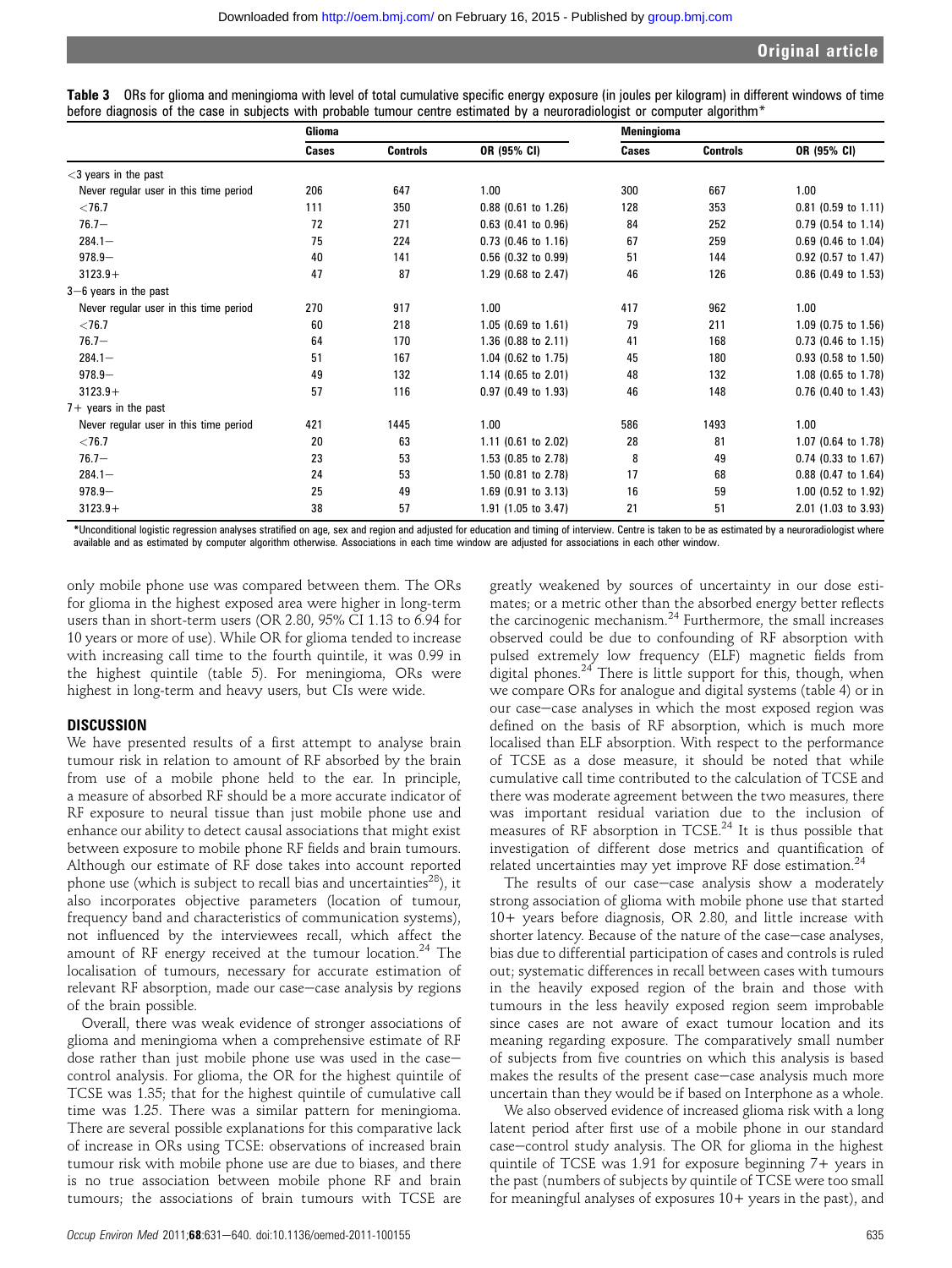Table 4 Results of sensitivity analyses on ORs for glioma and meningioma with radio frequency exposure in the highest quintile of total cumulative specific energy (TCSE)

|                                                                                                                                     | <b>Glioma</b> |                 |                        | <b>Meningioma</b> |                 |                       |  |
|-------------------------------------------------------------------------------------------------------------------------------------|---------------|-----------------|------------------------|-------------------|-----------------|-----------------------|--|
| <b>Factors included in sensitivity analyses</b>                                                                                     | Cases         | <b>Controls</b> | OR (95% CI)            | <b>Cases</b>      | <b>Controls</b> | OR (95% CI)           |  |
| All subjects with tumour localisation                                                                                               |               |                 |                        |                   |                 |                       |  |
| TCSE at centre of tumour                                                                                                            |               |                 |                        |                   |                 |                       |  |
| Estimated by neuroradiologists when available, predicted by computer<br>algorithm otherwise-main analysis                           | 103           | 207             | 1.35 (0.96 to 1.90)    | 88                | 251             | 0.90 (0.66 to 1.24)   |  |
| Predicted by computer algorithm for all subjects                                                                                    | 99            | 206             | 1.32 (0.93 to 1.86)    | 93                | 253             | 0.93 (0.68 to 1.27)   |  |
| Estimated by neuroradiologists when available, predicted by computer<br>algorithm otherwise not taking account of tumour laterality | 105           | 241             | 1.23 (0.89 to 1.72)    | 94                | 288             | $0.84$ (0.62 to 1.15) |  |
| TCSE averaged over the entire tumour                                                                                                |               |                 |                        |                   |                 |                       |  |
| Taking into account reported tumour laterality                                                                                      | 107           | 224             | 1.28 (0.92 to 1.80)    | 93                | 253             | $0.92$ (0.69 to 1.24) |  |
| Not taking into account tumour laterality                                                                                           | 111           | 254             | 1.21 (0.87 to 1.68)    | 94                | 291             | $0.84$ (0.61 to 1.15) |  |
| Effect of exclusion of                                                                                                              |               |                 |                        |                   |                 |                       |  |
| Subjects with very high reported use $($ > 5 h/day)                                                                                 | 93            | 188             | 1.34 (0.94 to 1.91)    | 81                | 235             | 0.91 (0.66 to 1.26)   |  |
| Subjects with proxy response                                                                                                        | 94            | 207             | 1.43 (0.99 to 2.05)    | 87                | 249             | $0.93$ (0.68 to 1.27) |  |
| Subjects reporting use of 450 MHz telephones                                                                                        | 101           | 202             | 1.35 (0.96 to 1.91)    | 88                | 246             | 0.92 (0.67 to 1.26)   |  |
| Never regular users (using the lowest quintile of TCSE as<br>reference category)                                                    | 103           | 195             | 1.93 (1.26 to 2.96)    | 88                | 237             | 1.04 (0.71 to 1.53)   |  |
| By frequency band                                                                                                                   |               |                 |                        |                   |                 |                       |  |
| 800-900 MHz                                                                                                                         | 100           | 197             | 1.36 (0.96 to 1.93)    | 88                | 240             | 1.35 (0.74 to 2.44)   |  |
| 1800-1900 MHz                                                                                                                       | 22            | 57              | $1.45*$ (0.80 to 2.63) | 6                 | 59              | $0.28$ (0.10 to 0.79) |  |
| By communication system                                                                                                             |               |                 |                        |                   |                 |                       |  |
| Analogue                                                                                                                            | 43            | 82              | 1.22 (0.77 to 1.92)    | 27                | 109             | 1.29 (0.71 to 2.34)   |  |
| <b>Digital</b>                                                                                                                      | 79            | 194             | 1.22 (0.84 to 1.76)    | 87                | 214             | 0.87 (0.45 to 1.67)   |  |
| Only subjects with centre estimated by neuroradiologists                                                                            |               |                 |                        |                   |                 |                       |  |
| Using centre estimated by neuroradiologist                                                                                          | 57            | 86              | 1.66 (1.03 to 2.67)    | 35                | 114             | 1.01 (0.63 to 1.62)   |  |
| Using centre predicted by computer algorithm for all subjects                                                                       | 53            | 85              | 1.58 (0.98 to 2.57)    | 39                | 118             | 1.02 (0.64 to 1.61)   |  |
| Only subjects for whom images were available (ie, excluding Israel)                                                                 | 70            | 109             | 1.82 (1.20 to 2.76)    | 33                | 113             | 1.23 (0.76 to 2.00)   |  |
| Country-specific estimates                                                                                                          |               |                 |                        |                   |                 |                       |  |
| Australia                                                                                                                           | 30            | 49              | 1.15 (0.56 to 2.38)    | 19                | 67              | $0.75$ (0.38 to 1.48) |  |
| Canada                                                                                                                              | 21            | 27              | 3.48 (1.63 to 7.43)    | $\overline{1}$    | 33              | 1.51 (0.58 to 3.93)   |  |
| France                                                                                                                              | 11            | 29              | 1.39 (0.56 to 3.49)    | $\overline{1}$    | 29              | 0.77 (0.30 to 1.98)   |  |
| <b>Israel</b>                                                                                                                       | 33            | 98              | 0.74 (0.40 to 1.37)    | 50                | 116             | $0.74$ (0.47 to 1.17) |  |
| New Zealand                                                                                                                         | 8             | 4               | 3.69 (0.78 to 17.5)    | 5                 | 6               | 5.52 (0.98 to 31.2)   |  |
| Sex-specific estimates                                                                                                              |               |                 |                        |                   |                 |                       |  |
| Men                                                                                                                                 | 85            | 133             | 1.33 (0.87 to 2.03)    | 41                | 151             | 0.98 (0.58 to 1.65)   |  |
| Women                                                                                                                               | 18            | 74              | 1.30 (0.69 to 2.47)    | 47                | 100             | 0.88 (0.58 to 1.34)   |  |

\*OR in fourth quintile: 1.86, 95% CI 1.07 to 3.22 (29 cases and 54 controls).

there was evidence of a trend towards increasing risk with increasing exposure. Lack of such a trend has been a consistent feature of Interphone analyses of risk of glioma and may suggest that increased ORs in the highest cumulative mobile phone use category are due to observed greater overestimation of more distant past mobile phone use by cases than controls.<sup>29</sup> The apparent dose-response relationship for exposure  $7+$  years ago, however, suggests that bias is not a sufficient explanation for the increased OR in the highest TCSE category, at least in this exposure period, and suggests that the increased OR seen in the highest category of use in the Interphone report is valid. These results also suggest that if there is a real effect of RF on brain tumour risk, a combination of a minimum latent period and amount of exposure may be needed for an increased risk to be observable (it is of note that the highest category of use in this study,  $735$  h or more corresponds to about  $12-13$  min of use a day over 10 years).

A number of case-control studies, including Interphone, $^{28}$ have reported stronger associations with phone use on the side of the head with the tumour. We dealt with exposure laterality in the present analysis by allocating 90% of reported phone use to the preferred side of phone use and 10% to the other side when there was a preferred side (87% of cases and 91% of controls); otherwise, 50% was allocated to each side. In a sensitivity analysis in which we allocated 50% to each side in all subjects, the ORs for glioma and meningioma in the highest quintile of TCSE averaged over the whole tumour were only slightly reduced (table 4). Like comparisons of ORs for RF absorption with cumulative mobile phone use, this lack of marked change in OR may indicate that estimation of RF absorption has not greatly improved overall exposure ascertainment in this study. It also suggests that the increased glioma ORs are not sensitive to errors in recall of laterality of mobile phone use, which is suggested also by our casecase analyses in which laterality of use was not taken into account.

Associations observed with higher levels of TCSE exposure are much weaker for meningioma than glioma, being barely evident with TCSE in the case-control analyses except in the highest category in those first exposed 7+ years before diagnosis (table 3). The ORs for meningioma in intermediate TCSE exposure categories are also sometimes much less than those for glioma (tables 2 and 3) and below unity. We have no certain explanation for these differences, except that they could suggest biases affecting results for both tumours (more for meningioma), a causal association of mobile phone RF with both (stronger for glioma than for meningioma) or, perhaps, a shorter latency for glioma occurrence.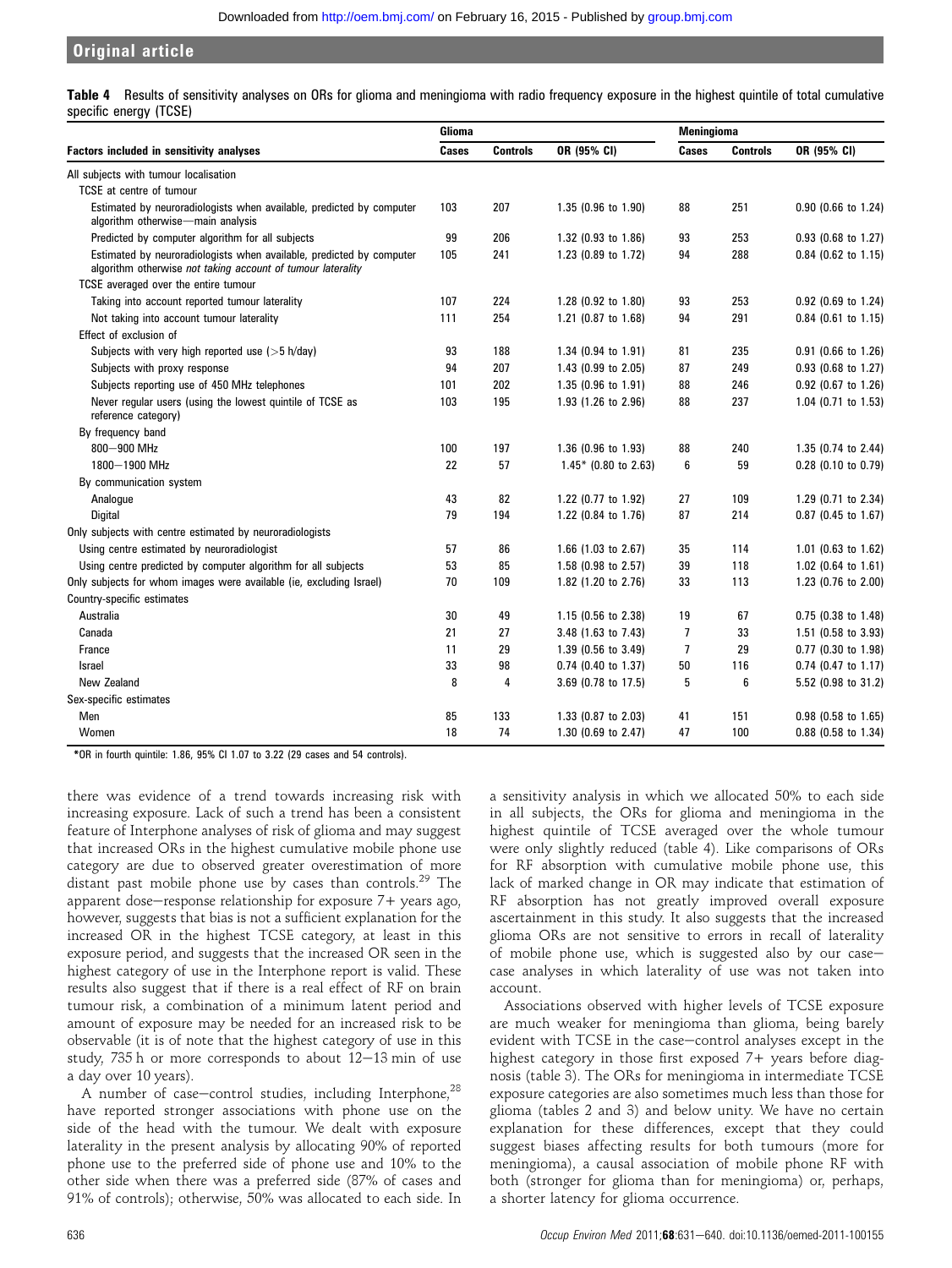| Table 5 Results of case—case analyses of glioma and meningioma by time since start of use of mobile phones and cumulative call time comparing             |  |
|-----------------------------------------------------------------------------------------------------------------------------------------------------------|--|
| cases* originating in the region of the brain within the 3 dB exposure volume ( $\sim$ 16% of brain volume receiving 50% of the total absorbed energy) to |  |
| cases† originating in other areas of the brain‡                                                                                                           |  |

|                                 | Glioma                                              |                                             |                       | <b>Meningioma</b>                          |                                             |                       |  |
|---------------------------------|-----------------------------------------------------|---------------------------------------------|-----------------------|--------------------------------------------|---------------------------------------------|-----------------------|--|
|                                 | <b>Centre within most</b><br>exposed area*          | <b>Centre outside most</b><br>exposed area+ | OR (95% CI)           | <b>Centre within most</b><br>exposed area* | <b>Centre outside most</b><br>exposed area+ | OR (95% CI)           |  |
| Regular user                    |                                                     |                                             |                       |                                            |                                             |                       |  |
| Never regular user              | 14                                                  | 178                                         | 1.00                  | 66                                         | 221                                         |                       |  |
| Ever regular user               | 30                                                  | 334                                         | 1.35 (0.64 to 2.87)   | 69                                         | 316                                         | $0.74$ (0.49 to 1.11) |  |
| Time since start of use (years) |                                                     |                                             |                       |                                            |                                             |                       |  |
| Never regular user              | 14                                                  | 178                                         | 1.00                  | 66                                         | 221                                         | 1.00                  |  |
| $1 - 4$                         | 12                                                  | 133                                         | 1.37 (0.59 to 3.19)   | 38                                         | 179                                         | $0.67$ (0.41 to 1.07) |  |
| $5 - 9$                         |                                                     | 147                                         | $0.72$ (0.27 to 1.90) | 22                                         | 112                                         | $0.75$ (0.42 to 1.34) |  |
| $10+$                           | 11                                                  | 54                                          | 2.80 (1.13 to 6.94)   | 9                                          | 25                                          | 1.34 (0.55 to 3.25)   |  |
|                                 | Cumulative call time without hands-free devices (h) |                                             |                       |                                            |                                             |                       |  |
| Non-regular                     | 14                                                  | 178                                         | 1.00                  | 66                                         | 221                                         | 1.00                  |  |
| $<$ 39                          | 6                                                   | 65                                          | 1.19 (0.40 to 3.51)   | 16                                         | 97                                          | $0.55$ (0.29 to 1.02) |  |
| $39 -$                          |                                                     | 67                                          | $0.93$ (0.27 to 3.14) | 21                                         | 78                                          | $0.93$ (0.51 to 1.68) |  |
| $220 -$                         | 5                                                   | 68                                          | 1.38 (0.42 to 4.53)   | 9                                          | 52                                          | $0.52$ (0.23 to 1.14) |  |
| $520 -$                         | 10                                                  | 66                                          | $2.55$ (0.94 to 6.91) | 10                                         | 52                                          | 0.67 (0.30 to 1.48)   |  |
| $1147+$                         | 5                                                   | 68                                          | $0.99$ (0.30 to 3.27) | 13                                         | 37                                          | 1.41 (0.66 to 3.02)   |  |

\*Treated as 'cases'.

+Treated as 'controls'.

zQuintiles of cumulative call time among 'controls' (glioma cases with tumour centre outside the most exposed area). Centre is as estimated by a neuroradiologist when available or as estimated by computer algorithm otherwise. Unconditional logistic regression analyses were done, stratified on age, sex and region and adjusted for education and timing of interview.

A major strength of this paper is improved ascertainment of relevant exposure, which we presume to be mobile phone RF energy absorbed at the tumour location when the phone is in use near the ear. It is a weakness, though, that tumour localisation was only available for about half the cases. Small increases in strengths of associations when comparing results for TCSE with those for cumulative phone use suggest that there was a small increase in measurement accuracy (assuming a causal association) from estimation of RF dose at the tumours' centres. This suggestion is supported by the further increases in ORs when only tumours for which a neuroradiologist had estimated the centre were included in analyses. However, this analysis excluded Israeli subjects, for which the OR for any use of a mobile phone was less than that for the other four centres (OR without Israel 1.06), which weakens this inference. Furthermore, when neuroradiologists estimates of the centre were replaced by computer generated estimates, the OR for glioma in the highest category of TCSE fell only from 1.66 to 1.58. Thus neuroradiologists' localisations of the centre at the tumour's centre of gravity may have been no more accurate than the computer algorithms.

The association of glioma with estimated TCSE seemed to be robust against subjects' recall of implausibly high mobile phone use: exclusion of those with use >5 h reduced the OR minimally from 1.35 to 1.34. In contrast, in Interphone as a whole, the reduction was from 1.40 to 1.27. While this difference might be due to different exposure measures, it could also be due to the use of a subset of Interphone countries in this analysis.

Generally speaking, results of our analyses are similar to comparable analyses based on all Interphone centres.<sup>28</sup> One other study, from Sweden, has investigated associations of mobile phone use with brain tumour risk based on tumours diagnosed over a period, 2000 to 2003, nearly the same as Interphone, 2000 to 2004.<sup>9</sup> That study found increased risks of malignant brain tumours (mostly gliomas) with any use of analogue or digital mobile phones or cordless phones; risk was generally increased in both low- and high-exposure categories,

evident with exposure  $1-5$  years before diagnosis and increasing with intensity of exposure in time intervals more distant from diagnosis. Our results are different from this study's results with respect to the apparent limitation of an association between exposure and glioma in our data to higher exposures and exposures occurring 7+ or 10+ years before diagnosis.

Our use of estimates of RF energy absorbed in the brain as indicators of dose in analyses of associations of brain tumour occurrence with mobile phone use may have increased the strength of some positive associations otherwise observable between these tumours and estimated cumulative use of a mobile phone. Although subject to considerable uncertainty, our analyses suggest that there is an increase in glioma risk with higher levels of RF dose in people whose brain has absorbed high levels of RF energy from mobile phone use and that this risk may only be evident in people who began mobile phone use  $7-10$  years or more before diagnosis. There is a possibility also of similar, but apparently much smaller, increases in meningioma risk. Uncertainties around these results require that they are replicated before they can be considered to be real. The best way to replicate them would be to repeat this analysis in data from the other eight Interphone countries and in future studies with longer latency periods and higher cumulative exposures.

#### Author affiliations

<sup>1</sup>Centre for Research in Environmental Epidemiology (CREAL), Hospital del Mar Research Institute (IMIM), CIBER Epidemiologia y Salud Pública (CIBERESP), Barcelona, Spain

<sup>2</sup>Sydney School of Public Health, The University of Sydney, Sydney, Australia <sup>3</sup>Engineering and Physical Hazards Branch, National Institute for Occupational Safety and Health (NIOSH), Cincinnati, Ohio, USA

<sup>4</sup> Cancer Epidemiology Centre, Cancer Council Victoria, Melbourne, Australia <sup>5</sup>Centre for MEGA Epidemiology, School of Population Health, The University of Melbourne, Melbourne, Australia

<sup>6</sup>Université de Lyon, Institut français des sciences et technologies des transports, de l'aménagement et des réseaux, Institut national de Veille Sanitaire, Unité Mixte de Recherche épidémiologique et de Surveillance Transports Travail Environnement, Lyon, France

<sup>7</sup>McLaughlin Centre for Population Health Risk Assessment, University of Ottawa, Ottawa, Canada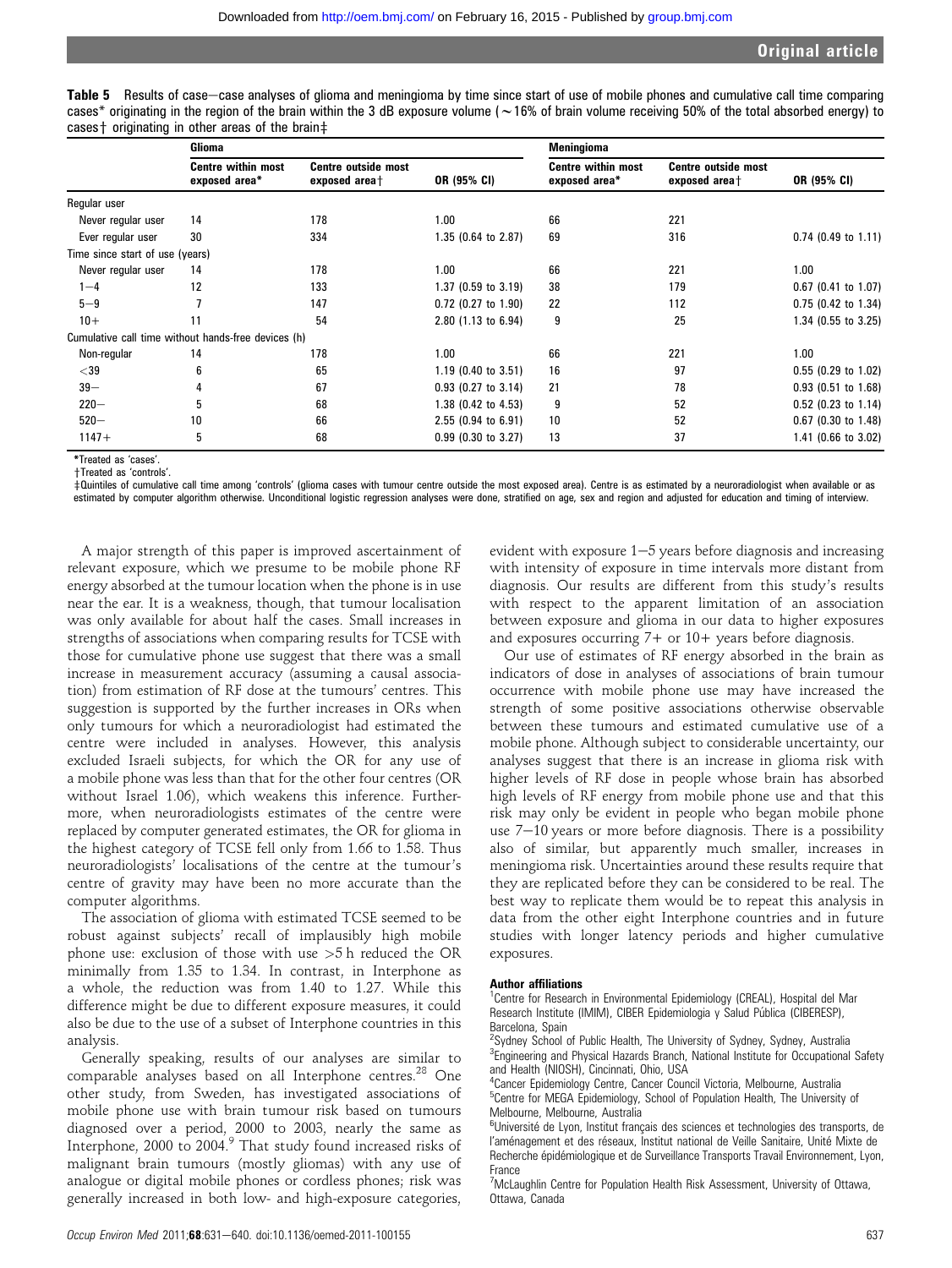<sup>8</sup>BC Cancer Research Centre, BC Cancer Agency, Vancouver, Canada

<sup>9</sup>INRS-Institut Armand-Frappier, Université du Québec, Laval, Canada  $10$ Cancer and Radiation Epidemiology Unit, Gertner Institute, Chaim Sheba Medical

Center, Tel-Hashomer, Israel<br><sup>11</sup>Sackler School of Medicine, Tel-Aviv University, Tel-Aviv, Israel

<sup>12</sup>School of Population Health, University of Auckland, Auckland, New Zealand<br><sup>13</sup>Department of Diagnostic Imaging, Chaim Sheba Medical Center, Tel Hashomer, Israel

<sup>14</sup>Department of Population health, Hospital Research Centre (CRCHUM) University of Montreal, Montreal, Canada

#### Acknowledgements The authors acknowledge

- ▶ The important work of N. Varsier and J Wiart (France Telecom RD, France), M Taki (Tokyo Metropolitan University and National Institute of Information and Communications Technology, Japan), K. Wake (National Institute of Information and Communications Technology, Japan), I Deltour (Danish Cancer Centre, Copenhagen), S. Mann (Health Protection Agency, Japan), L. Ardoino (Italy) and P. Vecchia (National Institute of Health, Italy) in the development of the RF dose algorithm:
- The outstanding contribution of the neuroradiologists: Ken Faulder (Australia), William Miller, Genevieve Matte and Rafael Glickstein (Canada), Marc Hermier (Lyon) and Jacques Doyon (France) (who participated in the review of cases and also in the development and testing of the localisation protocol); Chen Hoffman (Israel) and Glen Thomson (Auckland, New Zealand) made in reviewing images and records and recording the location and origins of brain tumours in the Gridmaster;
- $\blacktriangleright$  The collaboration of all the clinicians in the five countries who permitted access to their patients;
- The excellent work of Monika Moissonnier, Hélène Tardy and Emilie Combarlot (IARC, Lyon) in the design and validation of the international database, as well as, for MM, precious assistance in the development and testing of the RF algorithm

In addition, the authors thank Professor Jack Siemiatycki for allowing the use of Montreal data in these analyses. The Australian team would like to acknowledge too the overall support given to study design and implementation by Associate Professor Michael Besser and Professor Andrew Kaye; and to thank fieldwork staff in Melbourne-Monique Kilkenny, Georgina Marr, Tracey McPhail, Fiona Phillips, Hayley Shaw, Yvonne Torn-Broers; and Sydney-Matthew Carroll, Sally Dunlop, Virginia MacDonald and Elizabeth Willows-the many interviewers for their hard work, and the NSW and Victorian Cancer Registries for aiding case identification. We also thank Angus Cook (University of Western Australia) and Neil Pearce (London School of Hygiene and Tropical Medicine) who, together with AW, were responsible for the conduct of the Interphone Study in New Zealand. The Canada-Ottawa centre gratefully acknowledges the work of Lynn Pratt and Daniel Bédard for their leading roles in study coordination. The Canada-Montreal team acknowledges the diligent work of fieldwork staff including Marie-Claire Goulet, Sylvie Plante, Sally Campbell and the interviewer team. The following hospitals and physicians in Montreal permitted access to their patients: CHUM-Hôpital Notre-Dame (Dr Wieslaw Michel Bojanowski, Dr Jean Jacques Dufour, Dr François Lavigne, Dr Robert A Moumdjian); Neurological Institute of Montreal (Dr Rolando Del Maestro, Dr Richard Leblanc); Hôpital du Sacré-Coeur de Montréal (Dr Marc F Giroux); The Jewish General Hospital (Dr Gerard Mohr, Dr Jamie Miles Rappaport). The Canada-Vancouver centre wishes to acknowledge the work carried out by Dr Alison Pope, Patricia Nelson, Nelson Ha, Dr Kaushik Bhagat and the interviewer team. The French team to thank the French fieldwork team, Mary-Pierre Herrscher, Fatima Lamri, Agnès Boidart, Hélène Gire, Juliette Krassilchik, Judith Lenti, Delphine Maillac, Frédérique Sonnet, Flore Taguiev, Julie Frantz, France Castay, Florian Gay, for their excellent work. The Israeli team acknowledge the diligent work of the fieldwork and office staff including Etti Aviezer, Tehila Ben-Tal, Meirav Dolev, Yonit Deutch, Tamara Rodkin, Ahuva Zultan and the interviewer team.

Funding Funding for the Interphone Study was provided by the European Fifth Framework Program, 'Quality of Life and Management of Living Resources' (contract QLK4-CT-1999901563), the International Union against Cancer (UICC). The UICC received funds for this purpose from the Mobile Manufacturers' Forum and GSM Association. Provision of funds to the Interphone Study investigators via the UICC was governed by agreements that guaranteed Interphone's complete scientific independence. The terms of these agreements are publicly available at http://www. iarc.fr/en/research-groups/RAD/RCAd.html Specific additional funds were provided for the development and analysis of the radio frequency exposure gradient and by the Fondation Santé et Radiofréquences, France and the Bundesamt fuer Strahlenschutz, Germany. The Australian centre was supported by the National Health and Medical Research Council (EME grant 219129); BKA was supported by the University of Sydney Medical Foundation Program Grant and Julianne Brown by an Australian Postgraduate Award. The Cancer Council NSW and the Cancer Council Victoria provided most of the infrastructure for the project in Australia. The Canada-Montréal data collection was funded by a grant from the Canadian Institutes of Health Research (project MOP-42525). Additionally, Dr Siemiatycki's research team was partly funded by the Canada Research Chair programme and by the Guzzo-CRS Chair in Environment and Cancer. Dr. Parent had salary support from the Fonds de recherche en santé du Québec. The other Canadian centres were supported by a university-industry partnership grant from the Canadian Institutes of Health Research (CIHR), the latter including partial support from the Canadian Wireless Telecommunications Association. The CIHR university-industry partnerships program also includes provisions that ensure complete scientific independence of the investigators. DK is the NSERC/SSHRC/McLaughlin Chair in Population Health Risk Assessment at the University of Ottawa. Additional funding for the study in France was provided by l'Association pour la Recherche sur le Cancer (ARC) (contract 5142) and three network operators (Orange, SFR, Bouygues Télécom). The funds provided by the operators represented 5% of the total cost of the French study and were governed by contracts guaranteeing the complete scientific independence of the investigators. In New Zealand, funding was provided by the Health Research Council, Hawkes Bay Medical Research Foundation and the Cancer Society of New Zealand. The findings and conclusions in this paper have not been formally disseminated by the National Institute for Occupational Safety and Health and should not be construed to represent any agency determination or policy.

**Competing interests** BKA's travel expenses to give two invited lecture were paid by the Australian Centre for Radio frequency Bioeffects Research, which identifies Telstra Australia as a participating institution.

Patient consent Consent was obtained from patient or next of kin if patient was too ill or deceased and next of kin responded as a proxy.

**Ethics approval** This study was conducted with the approval of the ethical committee of the International Agency for Research on Cancer (IARC) and appropriate local and national Institutional Review Boards (IRBs).

**Contributors** All authors participated in the conception and design, analysis and interpretation of data, the drafting of the article or its critical revision for important intellectual content and approved the version to be published.

Provenance and peer review Not commissioned; externally peer reviewed.

# **REFERENCES**

- Cardis E, Richardson L, Deltour I, et al. The INTERPHONE study: design, epidemiological methods, and description of the study population. Eur J Epidemiol  $2007:22:647 - 64$
- 2. **Dreyer NA, Loughlin JE, Rothman KJ. Cause-specific mortality in cellular telephone** users. JAMA 1999;282:1814-16.
- 3. **Johansen C,** Boice J Jr, McLaughlin J, et al. Cellular telephones and cancer-a nationwide cohort study in Denmark. J Natl Cancer Inst  $2001; 93:203 - 7$ .
- 4. Schüz J, Jacobsen R, Olsen JH, et al. Cellular telephone use and cancer risk: update of a nationwide Danish cohort. J Natl Cancer Inst 2006;98:1707-13.
- Auvinen A, Hietanen M, Luukkonen R, et al. Brain tumors and salivary gland cancers among cellular telephone users. Epidemiology 2002;13:356-9.
- 6. **Christensen HC,** Schüz J, Kosteljanetz M, et al. Cellular telephones and risk for brain tumors: a population-based, incident case-control study. Neurology 2005:64:1189-95.
- Hardell L, Näsman A, Påhlson A, et al. Use of cellular telephones and the risk for brain tumours: A case-control study. Int J Oncol 1999;15:113-16.
- 8. **Hardell L,** Carlberg M, Hansson Mild K. Pooled analysis of two case-control studies on the use of cellular and cordless telephones and the risk of benign brain tumours diagnosed during 1997-2003. Int J Oncol 2006;28:509-18.
- Hardell L, Carlberg M, Hansson Mild K. Pooled analysis of two case-control studies on use of cellular and cordless telephones and the risk for malignant brain tumours diagnosed in 1997-2003. Int Arch Occup Environ Health  $2006:79:630-9$
- 10. Hardell L, Mild KH, Carlberg M, et al. Tumour risk associated with use of cellular telephones or cordless desktop telephones. World J Surg Oncol 2006;4:74.
- 11. Hepworth SJ, Schoemaker MJ, Muir KR, et al. Mobile phone use and risk of glioma in adults: case-control study.  $BMJ$  2006;332:883-7.
- 12. Hours M, Bernard M, Montestrucq L, et al. [Cell Phones and Risk of brain and acoustic nerve tumours: the French INTERPHONE case-control study] (In French). Rev Epidemiol Santé Publique 2007;55:321-32.
- 13. **Inskip PD,** Tarone RE, Hatch EE, et al. Cellular-telephone use and brain tumors. N Engl J Med 2001;344:79-86.
- 14. Lahkola A, Auvinen A, Raitanen J, et al. Mobile phone use and risk of glioma in 5 North European countries. Int J Cancer 2007;120:1769-75.
- 15. Lahkola A, Salminen T, Raitanen J, et al. Meningioma and mobile phone use-a collaborative case-control study in five North European countries. Int J Epidemiol  $2008:37:1304-13$
- 16. Lönn S, Ahlbom A, Hall P, et al. Long-term mobile phone use and brain tumor risk. Am J Epidemiol 2005;161:526-35.
- 17. Muscat JE, Malkin MG, Thompson S, et al. Handheld cellular telephone use and risk of brain cancer.  $JAMA$  2000; $284:3001-7$ .
- 18. **Schuz J,** Bohler E, Berg G, et al. Cellular phones, cordless phones, and the risks of glioma and meningioma (Interphone Study Group, Germany). Am J Epidemiol  $2006; 163:512 - 20.$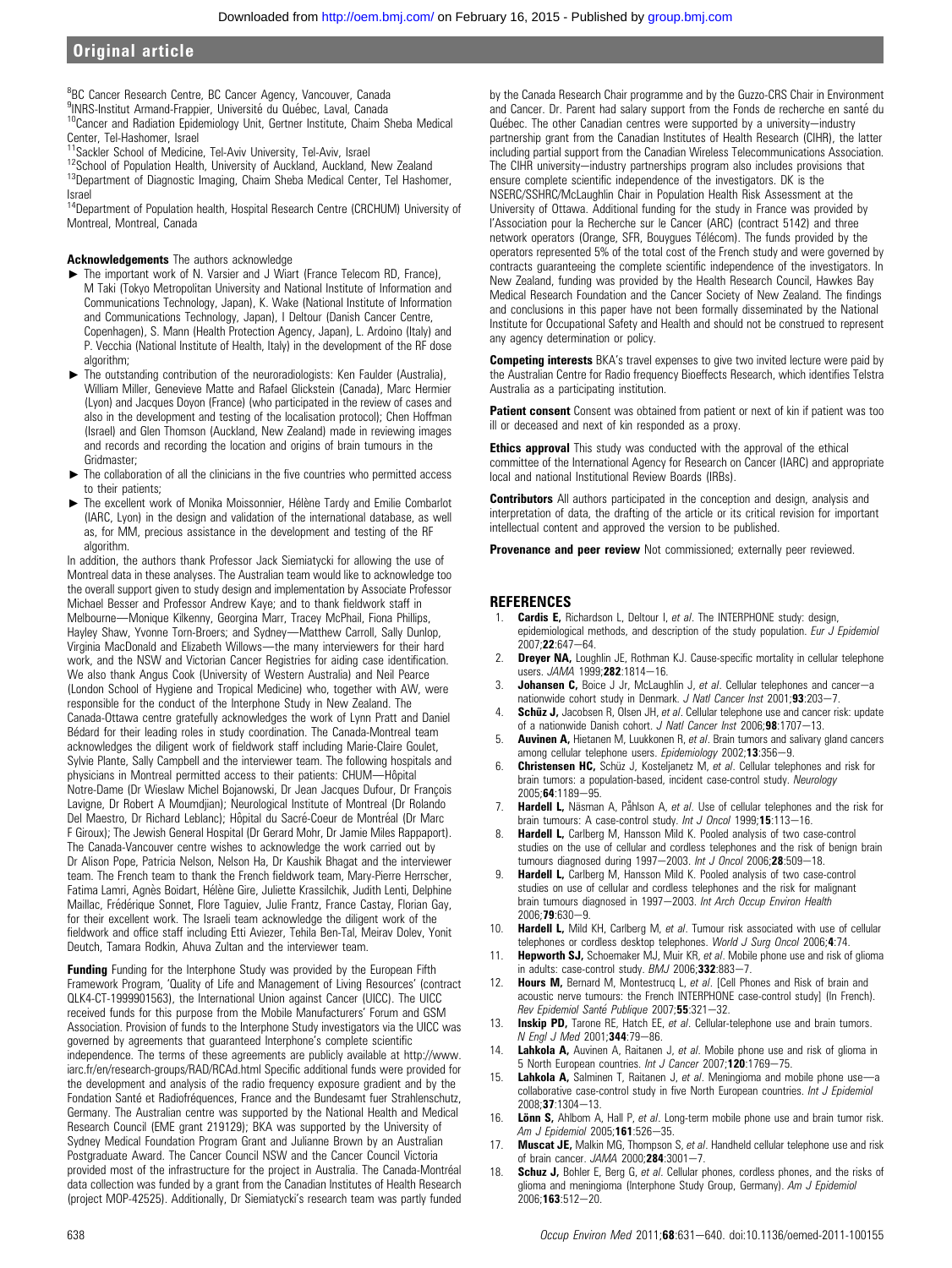- 19. **Klaeboe L,** Blaasaas KG, Tynes T, Use of mobile phones in Norway and risk of intracranial tumours. Eur J Cancer Prev 2007;16:158-64.
- 20. Takebayashi T, Varsier N, Kikuchi Y, et al. Mobile phone use, exposure to radiofrequency electromagnetic field, and brain tumour: a case-control study. Br J  $Cancer\ 2008:98:652-9.$
- 21. Kainz W, Christ A, Kellom T, et al. Dosimetric comparison of the specific anthropomorphic mannequin (SAM) to 14 anatomical head models using a novel definition for the mobile phone positioning. Phys Med Biol 2005;50:3423-45.
- 22. Wiart J, Mittra R, Chaillou S, et al. The analysis of human head interaction with a hand-held mobile using the non-uniform FDTD, In Proceedings IEEE AP-S Wireless Commun. Conf., Nov. 1998, pp. 77-80.
- 23. Cardis E, Deltour I, Mann S, et al. Distribution of RF energy emitted by mobile phones in anatomical structures of the brain. Phys Med Biol  $2008:53:2771-83.$
- 24. **Cardis E.** Varsier N. Bowman JD, et al. Estimation of RF energy absorbed in the brain from mobile phones in the Interphone study. Occup Environ Med 2011;68:686-93.
- 25. Cardis E, Kilkenny M. International Case-Control Study of Cancers of Brain and Salivary Gland-Report of the Feasibility Study. 99/004. Lyon: International Agency for Research on Cancer (IARC), 1999. IARC Internal Reports.
- 26. GridMaster Computer Program. Düsseldorf: Vompras, 2007.<br>27 **Vriiheid M.** Cardis E. Varsier N. et al Tumour localisation
- Vrijheid M, Cardis E, Varsier N, et al. Tumour localisation in the Interphone international study of mobile phone radiofrequency exposure and brain tumour risk. (in preparation).
- 28. The Interphone Study Group. Brain tumour risk in relation to mobile telephone use: results of the INTERPHONE international case-control study. Int J Epidemiol 2010;39:675-94.
- 29. Vrijheid M, Armstrong BK, Bédard D, et al. Recall bias in the assessment of exposure to mobile phones. J Expo Sci Environ Epidemiol 2009:19:369-81.

# APPENDIX

Table AI Distributions of glioma and meningioma cases and controls ascertained, interviewed and matched and with data available for analysis **Glioma** 

|               |                             |             |                                                             |                                                                         | Cases with tumour localisation data and their matched controls                                     |                                                |                                                                                                    |
|---------------|-----------------------------|-------------|-------------------------------------------------------------|-------------------------------------------------------------------------|----------------------------------------------------------------------------------------------------|------------------------------------------------|----------------------------------------------------------------------------------------------------|
|               | <b>Total</b><br>ascertained | Interviewed | Matched to case or<br>controls interviewed<br>within 1 year | <b>Centre estimated by</b><br>neuroradiologist or<br>computer algorithm | As in preceding column<br>and have information about<br>communication system<br>and frequency band | <b>Centre estimated</b><br>by neuroradiologist | As in preceding column<br>and have information about<br>communication system<br>and frequency band |
| Cases         |                             |             |                                                             |                                                                         |                                                                                                    |                                                |                                                                                                    |
| Total         | 1302                        | 829         | 809                                                         | 567                                                                     | 553                                                                                                | 339                                            | 329                                                                                                |
| Australia     | 536                         | 301         | 295                                                         | 142                                                                     | 142                                                                                                | 141                                            | 141                                                                                                |
| Canada        | 273                         | 170         | 170                                                         | 158                                                                     | 144                                                                                                | 110                                            | 100                                                                                                |
| France        | 155                         | 94          | 94                                                          | 68                                                                      | 68                                                                                                 | 56                                             | 56                                                                                                 |
| <b>Israel</b> | 206                         | 180         | 168                                                         | 163                                                                     | 163                                                                                                | 0                                              | 0                                                                                                  |
| New Zealand   | 132                         | 84          | 82                                                          | 36                                                                      | 36                                                                                                 | 32                                             | 32                                                                                                 |
| Controls      |                             |             |                                                             |                                                                         |                                                                                                    |                                                |                                                                                                    |
| <b>Total</b>  | 4838                        | 2565        | 2496                                                        | 1877                                                                    | 1762                                                                                               | 1032                                           | 958                                                                                                |
| Australia     | 1608                        | 669         | 669                                                         | 328                                                                     | 317                                                                                                | 327                                            | 316                                                                                                |
| Canada        | 1330                        | 653         | 633                                                         | 581                                                                     | 492                                                                                                | 348                                            | 296                                                                                                |
| France        | 639                         | 472         | 459                                                         | 331                                                                     | 328                                                                                                | 294                                            | 291                                                                                                |
| <b>Israel</b> | 911                         | 599         | 587                                                         | 566                                                                     | 562                                                                                                | 0                                              | 0                                                                                                  |
| New Zealand   | 350                         | 172         | 148                                                         | 71                                                                      | 63                                                                                                 | 63                                             | 55                                                                                                 |

Meningioma

|               |                             |             |                                                                    |                                                                            | Cases with tumour localisation data and their matched controls                                     |                                                          |                                                                                                    |
|---------------|-----------------------------|-------------|--------------------------------------------------------------------|----------------------------------------------------------------------------|----------------------------------------------------------------------------------------------------|----------------------------------------------------------|----------------------------------------------------------------------------------------------------|
|               | <b>Total</b><br>ascertained | Interviewed | <b>Matched to controls</b><br>or case interviewed<br>within 1 year | Tumour centre<br>estimated by<br>neuroradiologist or<br>computer algorithm | As in preceding column<br>and have information about<br>communication system<br>and frequency band | <b>Tumour centre</b><br>estimated by<br>neuroradiologist | As in preceding column<br>and have information about<br>communication system<br>and frequency band |
| Cases         |                             |             |                                                                    |                                                                            |                                                                                                    |                                                          |                                                                                                    |
| <b>Total</b>  | 1199                        | 895         | 842                                                                | 688                                                                        | 676                                                                                                | 349                                                      | 343                                                                                                |
| Australia     | 413                         | 254         | 250                                                                | 158                                                                        | 158                                                                                                | 155                                                      | 155                                                                                                |
| Canada        | 134                         | 94          | 94                                                                 | 82                                                                         | 71                                                                                                 | 56                                                       | 50                                                                                                 |
| France        | 190                         | 145         | 144                                                                | 116                                                                        | 116                                                                                                | 109                                                      | 109                                                                                                |
| <b>Israel</b> | 390                         | 350         | 306                                                                | 303                                                                        | 302                                                                                                | 0                                                        | 0                                                                                                  |
| New Zealand   | 72                          | 52          | 48                                                                 | 29                                                                         | 29                                                                                                 | 29                                                       | 29                                                                                                 |
| Controls      |                             |             |                                                                    |                                                                            |                                                                                                    |                                                          |                                                                                                    |
| Total         | 4838                        | 2565        | 2464                                                               | 2015                                                                       | 1911                                                                                               | 1213                                                     | 1142                                                                                               |
| Australia     | 1608                        | 669         | 667                                                                | 431                                                                        | 413                                                                                                | 417                                                      | 400                                                                                                |
| Canada        | 1330                        | 653         | 613                                                                | 540                                                                        | 466                                                                                                | 342                                                      | 295                                                                                                |
| France        | 639                         | 472         | 458                                                                | 379                                                                        | 376                                                                                                | 358                                                      | 356                                                                                                |
| Israel        | 911                         | 599         | 591                                                                | 569                                                                        | 565                                                                                                | 0                                                        | 0                                                                                                  |
| New Zealand   | 350                         | 172         | 135                                                                | 96                                                                         | 91                                                                                                 | 96                                                       | 91                                                                                                 |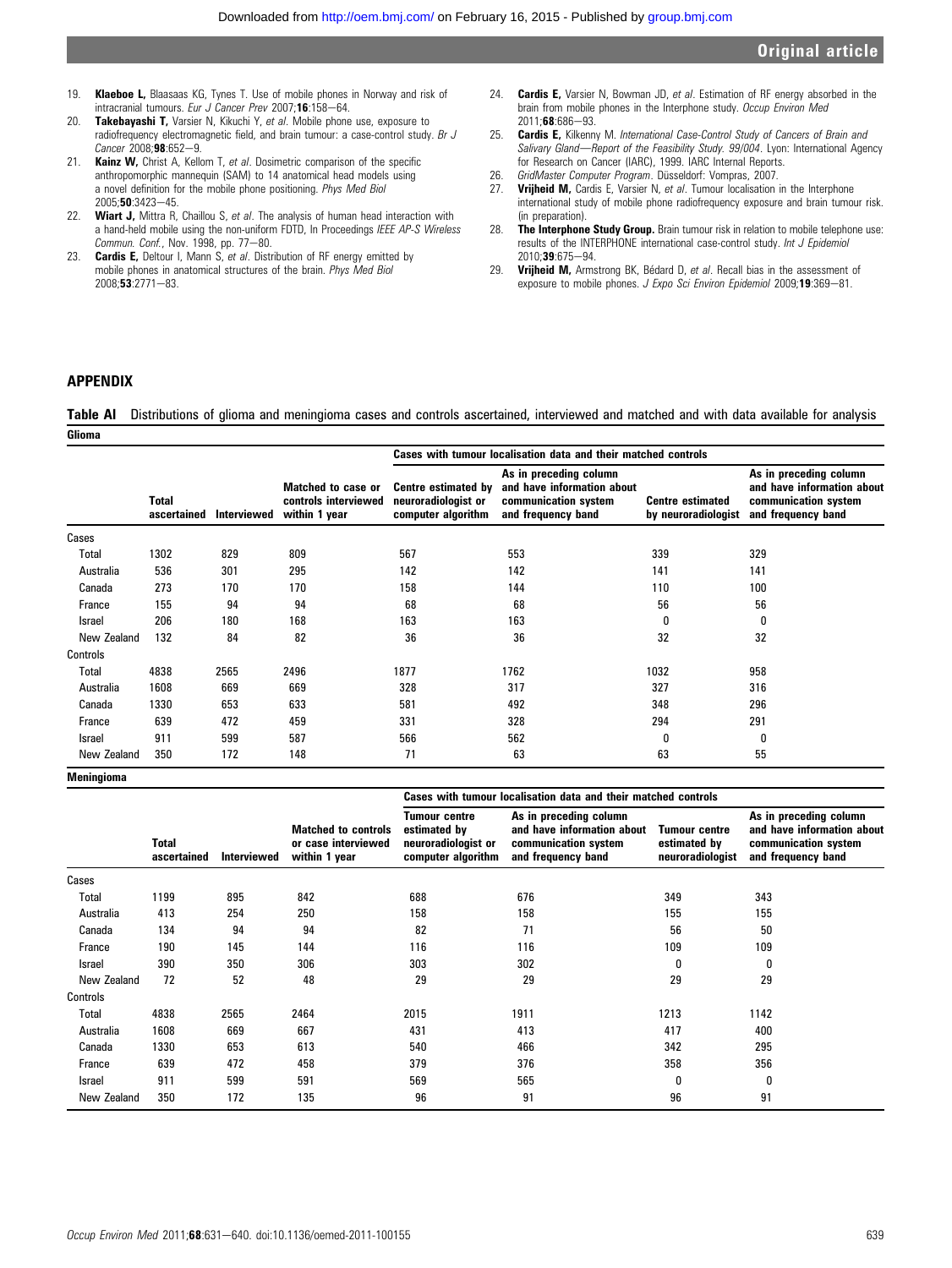Table AII ORs for brain tumours with level of total cumulative specific RF energy (TCSE) exposure (in joules per kilogram) in subjects with tumour centre estimated by a neuroradiologist or computer algorithm, excluding non-regular users. n these analyses, the lowest quintile of TCSE is used as the reference category

|            | Subjects with tumour centre estimated by<br>a neuroradiologist or computer algorithm |                 |                       |  |  |  |  |  |
|------------|--------------------------------------------------------------------------------------|-----------------|-----------------------|--|--|--|--|--|
|            | Cases                                                                                | <b>Controls</b> | OR (95% CI)           |  |  |  |  |  |
| Glioma     |                                                                                      |                 |                       |  |  |  |  |  |
| ${<}76.7$  | 65                                                                                   | 241             | 1.00                  |  |  |  |  |  |
| $76.7 -$   | 68                                                                                   | 213             | 1.34 (0.86 to 2.08)   |  |  |  |  |  |
| $284.1 -$  | 60                                                                                   | 198             | 1.13 (0.71 to 1.79)   |  |  |  |  |  |
| $978.9 -$  | 57                                                                                   | 191             | 1.22 (0.77 to 1.93)   |  |  |  |  |  |
| $3123.9+$  | 103                                                                                  | 195             | 1.93 (1.26 to 2.96)   |  |  |  |  |  |
| Meningioma |                                                                                      |                 |                       |  |  |  |  |  |
| ${<}76.7$  | 96                                                                                   | 231             | 1.00                  |  |  |  |  |  |
| $76.7 -$   | 71                                                                                   | 194             | $0.86$ (0.58 to 1.27) |  |  |  |  |  |
| $284.1 -$  | 56                                                                                   | 221             | $0.63$ (0.41 to 0.95) |  |  |  |  |  |
| $978.9 -$  | 62                                                                                   | 199             | $0.87$ (0.58 to 1.31) |  |  |  |  |  |
| $3123.9+$  | 88                                                                                   | 237             | 1.04 (0.71 to 1.53)   |  |  |  |  |  |



Figure AI Spatial deposition of radio frequency (RF) energy in the Gridmaster cells-the light cubes identify the most exposed region of the brain, that is, that with the highest specific absorption rate of RF energy from mobile phones. The dark cubes identify the less exposed area of the brain. The most exposed area (light cubes) correspond to about 16% of the brain volume and absorbs  $>50%$  of the total RF energy in the brain from mobile phones used at the ear.

Figure AII Distribution of glioma cases and controls by level of total cumulative specific energy (TCSE) (in joules per kilogram) at the estimated centre of the tumour; centre is taken to be as estimated by neuroradiologist, where available, and as estimated by computer algorithm otherwise.